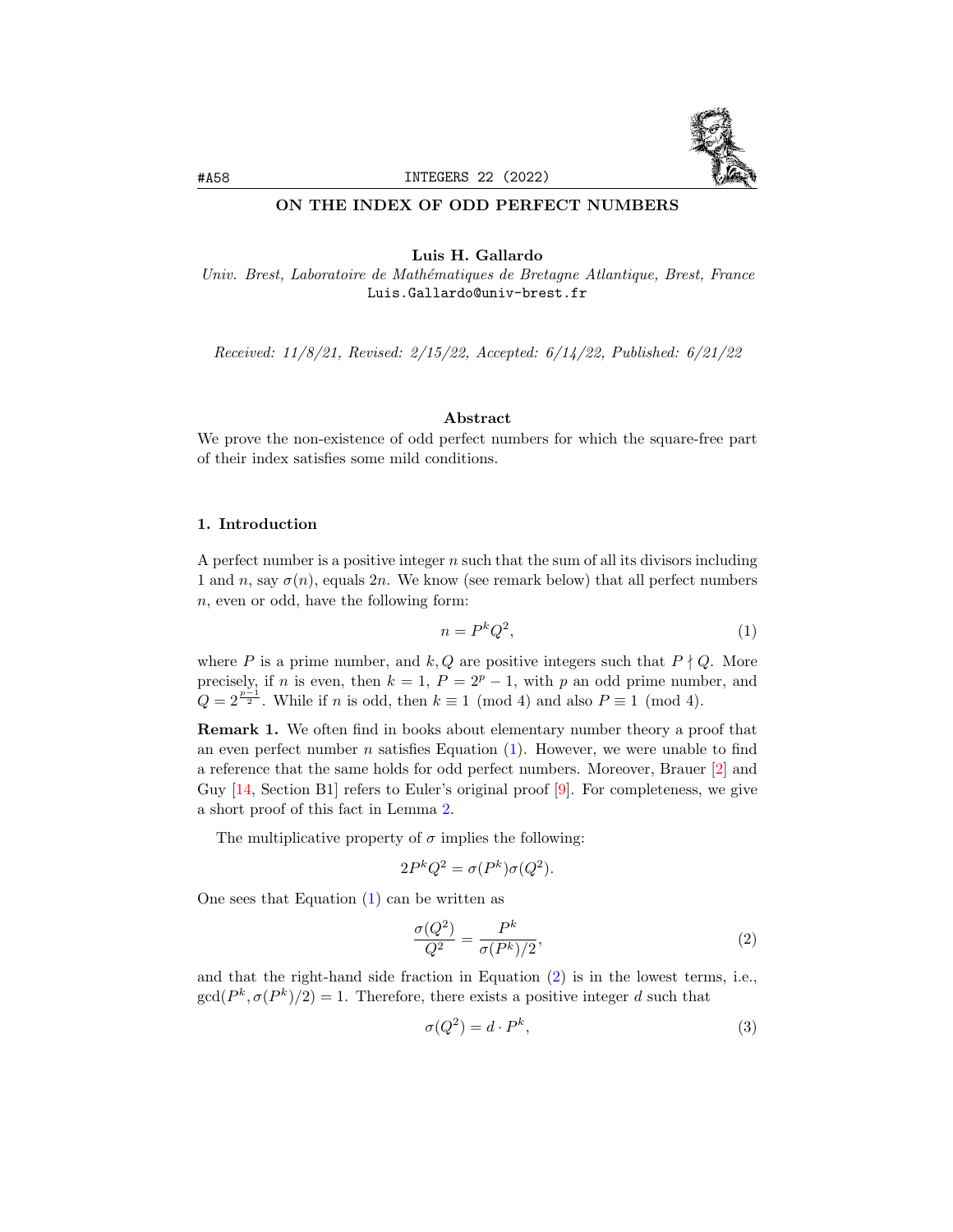and

<span id="page-1-8"></span>
$$
Q^2 = d \cdot \sigma(P^k)/2.
$$
 (4)

It is then natural to define the index  $d$  of  $n$  as

<span id="page-1-4"></span>
$$
d := \gcd(Q^2, \sigma(Q^2)).\tag{5}
$$

When *n* is even, we have  $\sigma(Q^2) = \sigma(2^{p-1}) = 2^p - 1 = P$ , and  $Q^2 = 2^{p-1}$ . Thus,

<span id="page-1-0"></span>
$$
\sigma(Q^2) = 2Q^2 - 1.\tag{6}
$$

Therefore, we obtain the value of  $d$  as follows:

<span id="page-1-1"></span>
$$
d = 1.\t\t(7)
$$

However, when  $n$  is odd, we cannot easily determine  $d$ .

As usual, for integers  $a, b, c$ , and a prime number q, we let  $o_a(b)$  denote the order of b modulo a. We let  $v_q(c)$  denote the maximal integer  $m \geq 0$  such that  $q^m \mid c$ . If  $q^j | c$  while  $q^{j+1} \nmid c$  (i.e., we have  $j = v_q(c)$ ) then we write  $q^j || c$ . We let  $\omega(c)$ denote the number of distinct prime numbers that divide c. We let  $\Phi_m(x)$  denote the m-th cyclotomic polynomial. Likewise, we let  $rad(n)$  (the *radical* of n) denote the product of all distinct prime numbers that divide n. Finally, we let  $\sharp S$  denote the cardinal of S. A few new results follow.

Our first result is the simplest possible when  $n$  is odd, and generalizes directly (see Equation  $(6)$  and Equation  $(7)$ ) the case n even considered above.

<span id="page-1-2"></span>**Proposition 1.** Let  $n := P^k Q^2$  be an odd perfect number, with P an odd prime congruent to 1 (mod 4),  $k > 1$  an integer congruent to 1 (mod 4), and with Q a positive integer such that  $gcd(P,Q) = 1$ . Let  $d := gcd(Q^2, \sigma(Q^2))$ . Let  $d_1$  and  $d_2$  be two positive divisors of d, such that  $d_2$  is square-free and  $d = d_1^2 d_2$ . Put  $\ell := (k+1)/2, R := \frac{P^{\ell}-1}{P-1}$  and  $S := \frac{P^{\ell}+1}{2}$ . Then, it is impossible to have  $d = 1$  and  $\sigma(Q^2) = 2Q^2 - 1.$ 

We now focus on  $d_2$ , the square-free part of d.

<span id="page-1-3"></span>Proposition 2. With the same notation and hypotheses as Proposition [1](#page-1-2) we have the following. It is impossible that d be a square (i.e., that  $d_2 = 1$ ).

<span id="page-1-5"></span>Proposition 3. With the same notation and hypotheses as Proposition [1](#page-1-2) we have the following. It is impossible that  $d_2$  divides  $S$ .

<span id="page-1-6"></span>Proposition 4. With the same notation and hypotheses as Proposition [1](#page-1-2) we have the following. Assume that  $gcd(d_2, S) = 1$ . Then  $P \equiv 1 \pmod{8}$ . Moreover, it is impossible to have  $P \leq 100$  when  $d_2 < P$ .

<span id="page-1-7"></span>**Proposition 5.** With the same notation and hypotheses as Proposition [1](#page-1-2) we have the following. It is impossible that  $gcd(d_2, S) > 1$  and  $\omega(d_2) = 2$ , say  $d_2 = p_1 p_2$ , with primes  $p_1 \neq p_2$ , such that  $p_2 | S$ .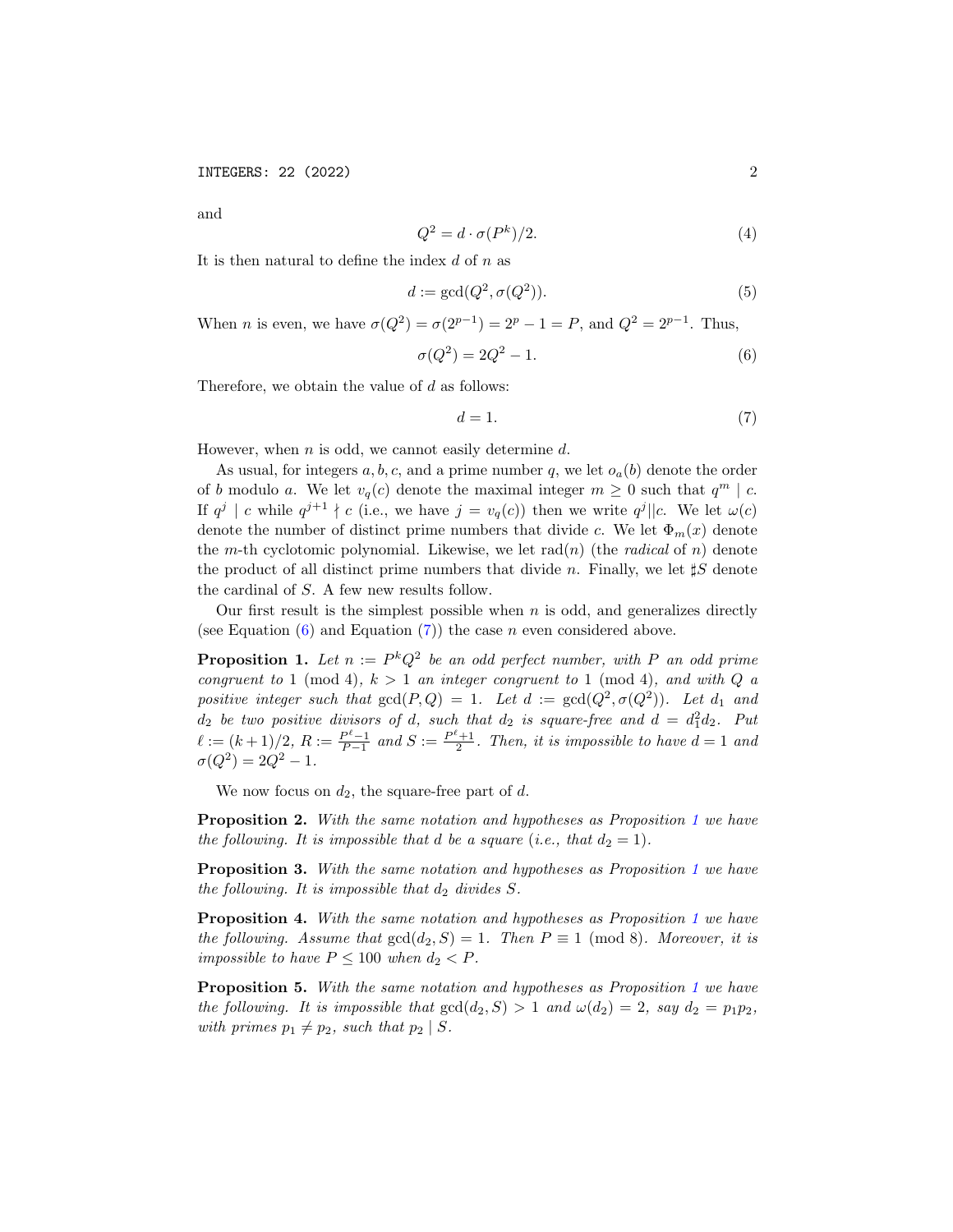<span id="page-2-1"></span>Proposition 6. With the same notation and hypotheses as Proposition [1](#page-1-2) we have the following. Assume that  $\omega(d_2) = 1$  so that  $d_2 = p_1$ , a prime divisor of Q. Then  $p_1 | R, P \equiv 1 \pmod{8}$ , and we have

<span id="page-2-2"></span>
$$
v_{p_1}(R) \ge \omega(\ell). \tag{8}
$$

Moreover, let  $h_1$  be the order of P modulo  $p_1$  (i.e.,  $h_1 = o_{p_1}(P)$ ). Then, either  $h_1 = 1$ , so that  $P \equiv 1 \pmod{p_1}$ , or  $h_1$  is a power of a prime. Furthermore, if  $a = 0$ (e.g., if  $p < p_1$ ), and  $\ell$  is square-free, then  $q \neq p_1$ . The prime q is a divisor of  $\ell$ such that  $p_1 | \Phi_{q^m}(P)$ , for some positive integer m.

<span id="page-2-0"></span>Remark 2. Slowak [\[22\]](#page-11-0) gave another proof of the special case of Proposition [2](#page-1-3) when  $d = 1$ . Broughan et al. [\[3\]](#page-10-3) proved Proposition [2](#page-1-3) by similar methods as ours. Moreover, they also proved that  $d \geq 135$ , improving on older estimates (see their references).

Recent work on Goormaghtigh's equation (Equation [\(17\)](#page-5-0)) by Bennett et al. [\[1\]](#page-10-4) leads to the following numerical result.

<span id="page-2-3"></span>Proposition 7. With the same notation and hypotheses as Proposition [1](#page-1-2) we have the following. Assume that

<span id="page-2-4"></span>
$$
Q^2 = d \cdot (1 + d_2 + \dots + d_2^{m-1}) \cdot S \tag{9}
$$

for some integer m such that  $m > \ell$ , and that  $gcd(d_2, S) = 1$ . Then the following hold.

- (a) If  $1 < d_2 < P$  then  $P > 10^5$ .
- (b) The following statements are false.
	- (1)  $m = \ell + 1$  and  $\ell \le 17$ .
	- (2) gcd( $m 1, \ell 1$ ) > 1 and  $m \le 50$ .
	- (3)  $(\ell, m) \in \{(3, 6), (3, 8)\}.$

There are many papers about odd perfect numbers. Brauer [\[2\]](#page-10-0) address cases in which the possible odd perfect number has a special factorization. Gallardo and Rahavandrainy [\[10,](#page-10-5) [11\]](#page-10-6) considered special cases like reducing the problem modulo some prime number. Gallardo [\[12\]](#page-10-7) showed the existence of a family of sums of two cubes, say  $s(t)$ , such that  $s(t)$  is odd and  $\sigma(s(t)) \equiv 2s(t) \pmod{4}$ .

The present paper relies on existence results and numerical results by specialists [\[1,](#page-10-4) [4,](#page-10-8) [5,](#page-10-9) [6,](#page-10-10) [17,](#page-11-1) [19,](#page-11-2) [20\]](#page-11-3) about some classical Diophantine equations. Namely, Nagell-Ljunggren's equation (Equation [\(14\)](#page-4-0)), and Goormaghtigh's equation (Equation [\(17\)](#page-5-0)). More precisely, Lemmas [3,](#page-4-1) [4,](#page-5-1) [5,](#page-5-2) and [6,](#page-5-3) are key in order to prove our main results. It is also worth mentioning that Yuan [\[24\]](#page-11-4) proved that  $(x, y, m) \in$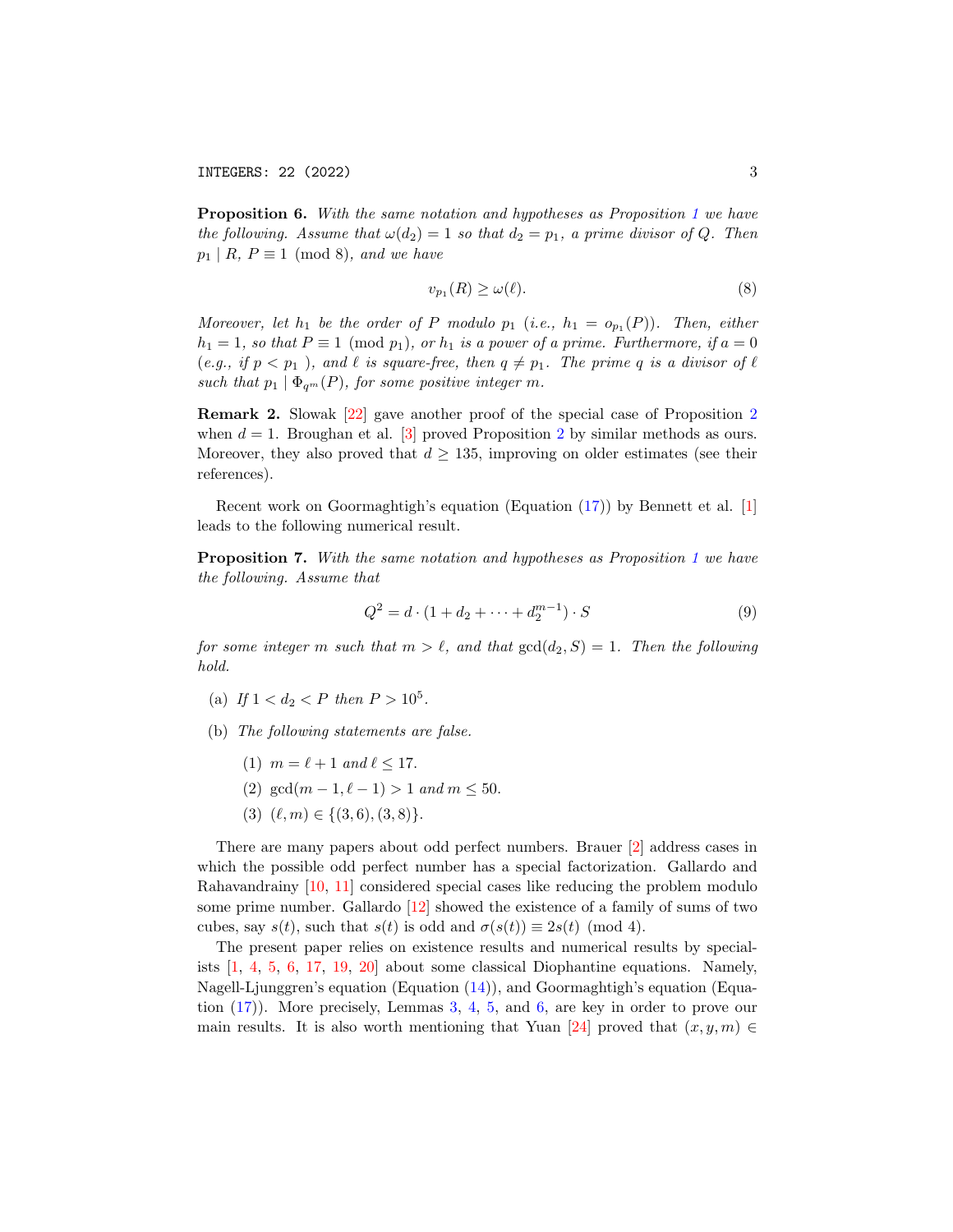$\{(5, 2, 5), (90, 2, 13)\}\$ are the only solutions of the special case of Goormaghtigh's equation in which  $n = 3$ , and m is odd.

Since we discuss the square-free part (namely,  $d_2$ ) of a special divisor d of an odd perfect number  $n = P^k Q^2$  (see Lemma [1\)](#page-3-1), it is worth mentioning some previous work in this area. First, Luca and Pomerance [\[18\]](#page-11-5) proved that  $rad(m) < 2m^{17/26}$ for any perfect number m. Later, Klurman [\[16\]](#page-11-6) improved this (for big enough  $m$ ) to rad $(m) \ll n^{9/14}$ . Moreover, he proved that for any polynomial  $P(x)$  with integer coefficients, with simple roots, and of degree at least 3, the set of positive integers  $k$ such that  $P(k)$  is perfect, is a finite set. Ellia [\[8\]](#page-10-11) proved that one has rad(n)  $\leq \sqrt{n}$ provided that  $3 \nmid Q$  and  $P \le 148207$  (resp. provided that  $3 \nmid n$  and  $P \le 223$ ). Ochem and Rao [\[21\]](#page-11-7) improved on the result of Ellia by proving that  $rad(n) > \sqrt{n}$ implies that  $P > 10^{60}$ .

Let us describe where our paper sits in the literature about the index  $d$  of an odd perfect number n (see Equation  $(5)$ ). It is worth mentioning that Broughan et al. [\[3\]](#page-10-3) (see also Remark [2\)](#page-2-0) proved that  $d \geq 315$  as a byproduct of proving the impossibility that d be a product of some special prime powers. Later, Chen and Chen [\[7\]](#page-10-12) improved on this, and proved that the index d cannot be of the form  $p^{2u}$ , where p is a prime and u is a positive integer such that  $2u + 1$  is composite.

**Remark 3.** We took  $k > 1$  in all our results for the following reason. Consider the idea that one might be able to prove the case  $k = 1$ . Namely, that there do not exist odd perfect numbers n of the form  $n = PQ^2$ , with  $P, Q$  as in Lemma [1.](#page-3-1) This is itself a long-standing open problem, dating back to Descartes and Frenicle. Indeed, to some extent (we hope) this entire paper can be though of as advancing towards that goal.

The core of the results in the present paper is due to the solvers of the difficult Diophantine equations discussed above.

#### 2. Tools

Euler showed that odd perfect numbers have a special form.

<span id="page-3-1"></span>**Lemma 1** ([\[9\]](#page-10-2)). Let n be an odd perfect number. Then  $n = P^k Q^2$ , where P is a prime divisor of n such that  $P \equiv 1 \pmod{4}$ , k is a positive integer such that  $k \equiv 1$ (mod 4), and Q is a positive integer.

Lemma [1](#page-3-1) follows from the next result, since  $\sigma(n) = 2n$  implies that  $\sigma(n) \equiv 2$  $\pmod{4}$  for an odd number *n*.

<span id="page-3-0"></span>**Lemma 2.** Let  $n > 0$  be an odd integer such that

<span id="page-3-2"></span>
$$
\sigma(n) \equiv 2 \pmod{4}.\tag{10}
$$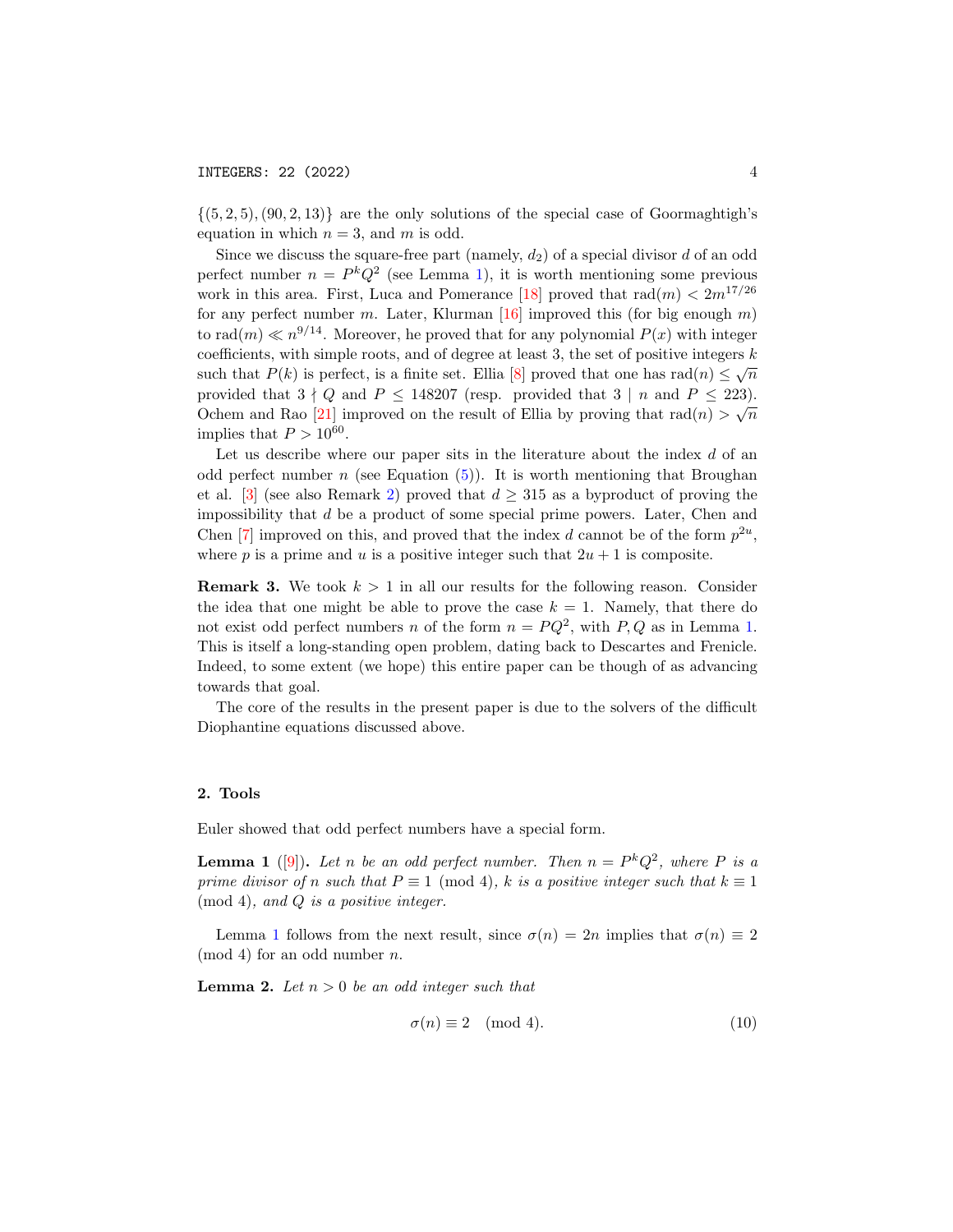Then

<span id="page-4-2"></span>
$$
n = P^k Q^2,\tag{11}
$$

where P is a prime divisor of n such that  $P \equiv 1 \pmod{4}$ , k is a positive integer such that  $k \equiv 1 \pmod{4}$ , and Q is a positive integer.

*Proof.* Let  $p_1$  be a prime divisor of n, and let  $k_1$  be a positive integer such that  $p_1^{k_1}$ ||n and  $\sigma(p_1^{k_1})$  is even. We have that  $0 \equiv \sigma(p_1^{k_1}) \equiv k_1 + 1 \pmod{2}$  since  $p_1$ is odd. In other words,  $k_1$  is odd. Thus, for any other prime divisor  $p_2$  of n we have the following. If  $p_2^{k_2}||n$ , for some positive integer  $k_2$ , then  $k_2$  is even. Thus, n divided by  $p_1^{k_1}$  is a square, say  $Q^2$ , with  $Q$  a positive integer. Put  $P := p_1$ , and  $k := k_1$ . Therefore, Equation [\(11\)](#page-4-2) holds. Assume that  $P \equiv -1 \pmod{4}$ . Then

<span id="page-4-3"></span>
$$
\sigma(P^k) \equiv (1+P) + \dots + (P^{k-1} + P^k) \equiv 0 + \dots + 0 \equiv 0 \pmod{4}.
$$
 (12)

One sees that Equation  $(12)$  contradicts Equation  $(10)$ . Thus, P is congruent to 1 modulo 4. Then

<span id="page-4-4"></span>
$$
\sigma(P^k) \equiv 1 + P + \dots + P^k \equiv k + 1 \pmod{4}.
$$
 (13)

Hence, since k is odd, Equation [\(10\)](#page-3-2) and Equation [\(13\)](#page-4-4) imply that  $k \equiv 1 \pmod{4}$ .  $\Box$ This proves the lemma.

Bougeaud and Mihailescu proved the following lemma about Nagell-Ljunggren's equation (Equation  $(14)$ ) that goes back to the papers of Nagell [\[19,](#page-11-2) [20\]](#page-11-3) and Ljunggren [\[17\]](#page-11-1).

<span id="page-4-1"></span>**Lemma 3** ([\[5\]](#page-10-9)). *Besides the solutions* 

$$
\frac{3^5 - 1}{3 - 1} = 11^2, \frac{7^4 - 1}{7 - 1} = 20^2, \frac{18^3 - 1}{18 - 1} = 7^3,
$$

the equation

<span id="page-4-0"></span>
$$
\frac{x^n - 1}{x - 1} = y^q \tag{14}
$$

has no other solution in integers  $(x, y, n, q)$ , with

<span id="page-4-5"></span>
$$
x > 1, y > 1, n > 2, q \ge 2,
$$
\n<sup>(15)</sup>

if any one of the following conditions hold,

(a)  $q = 2$ , (b) 3 divides n, (c) 4 divides n, (d)  $q = 3$  and  $n \not\equiv 5 \pmod{6}$ .

Bougeaud and Mignotte proved the following result.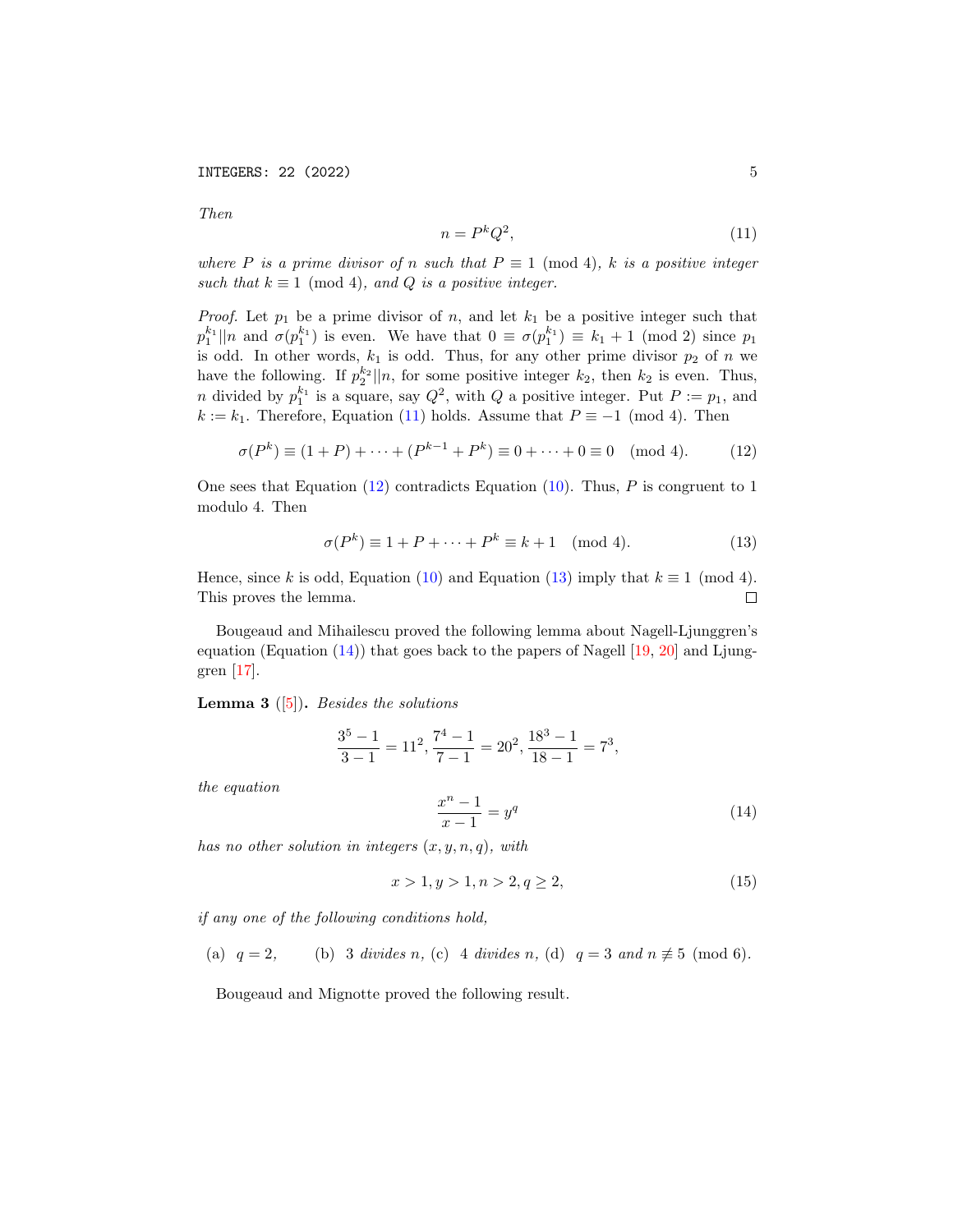INTEGERS: 22 (2022) 6

<span id="page-5-1"></span>**Lemma 4** ([\[4\]](#page-10-8)). The unique solutions  $(a, x, y, n, q)$ , with

<span id="page-5-5"></span>
$$
n > 2, x > 1, y > 1, 1 \le a < x, and q > 1
$$
\n<sup>(16)</sup>

of the equation

$$
a \cdot \frac{x^n - 1}{x - 1} = y^q,
$$

with  $x \le 100$  or  $x = 1000$ , are

$$
(a, x, y, n, q) \in \{(1, 3, 11, 5, 2), (1, 7, 20, 4, 2), (4, 7, 40, 4, 2), (1, 18, 7, 3, 3)\}
$$
  

$$
\bigcup \{(7, 18, 49, 3, 2), (7, 18, 7, 3, 4), (8, 18, 14, 3, 3), (3, 22, 39, 3, 2)\}
$$
  

$$
\bigcup \{(12, 22, 78, 3, 2), (19, 30, 133, 3, 2), (21, 41, 1218, 4, 2)\}
$$
  

$$
\bigcup \{(13, 68, 247, 3, 2), (52, 68, 494, 3, 2), (58, 99, 7540, 4, 2)\}.
$$

Bennett et al. proved the following two results.

<span id="page-5-2"></span>**Lemma 5** ([\[1\]](#page-10-4)). If  $(x, y, m, n)$  is a solution to

<span id="page-5-0"></span>
$$
\frac{x^m - 1}{x - 1} = \frac{y^n - 1}{y - 1},\tag{17}
$$

with

<span id="page-5-4"></span>
$$
m > n > 2, \quad y > x \ge 2,\tag{18}
$$

and with  $2 \leq x < y \leq 10^5$ , then

$$
(x, y, m, n) \in \{(2, 5, 5, 3), (2, 90, 13, 3)\}.
$$

<span id="page-5-3"></span>Lemma 6. The only solutions to Equation [\(17\)](#page-5-0) together with Equation [\(18\)](#page-5-4), and

<span id="page-5-7"></span>
$$
m = n + 1 \quad and \quad 3 \le n \le 17,\tag{19}
$$

or

<span id="page-5-8"></span>
$$
\gcd(m-1, n-1) > 1 \quad \text{and} \quad m \le 50,\tag{20}
$$

or

<span id="page-5-9"></span>
$$
(n,m) \in \{ (3,6), (3,8) \},\tag{21}
$$

are given by

 $(x, y, m, n) \in \{(2, 5, 5, 3), (2, 90, 13, 3)\}.$ 

Iannucci proved the following.

<span id="page-5-6"></span>**Lemma 7** ([\[15\]](#page-11-8)). For primes p and q, q  $\phi_m(p)$  if and only if  $m = h \cdot q^{\gamma}$ , where  $h = o_q(p)$  and  $\gamma \geq 0$ . If  $\gamma > 0$ , then  $q || \Phi_m(p)$ . Moreover, if  $v_q(\sigma(p^a)) \neq 0$  then either  $h = 1$  and  $v_q(\sigma(p^a)) = v_q(a+1)$ , or  $h | a+1, h > 1$ , and  $v_q(\sigma(p^a)) =$  $v_q(a + 1) + v_q(\Phi_h(p)).$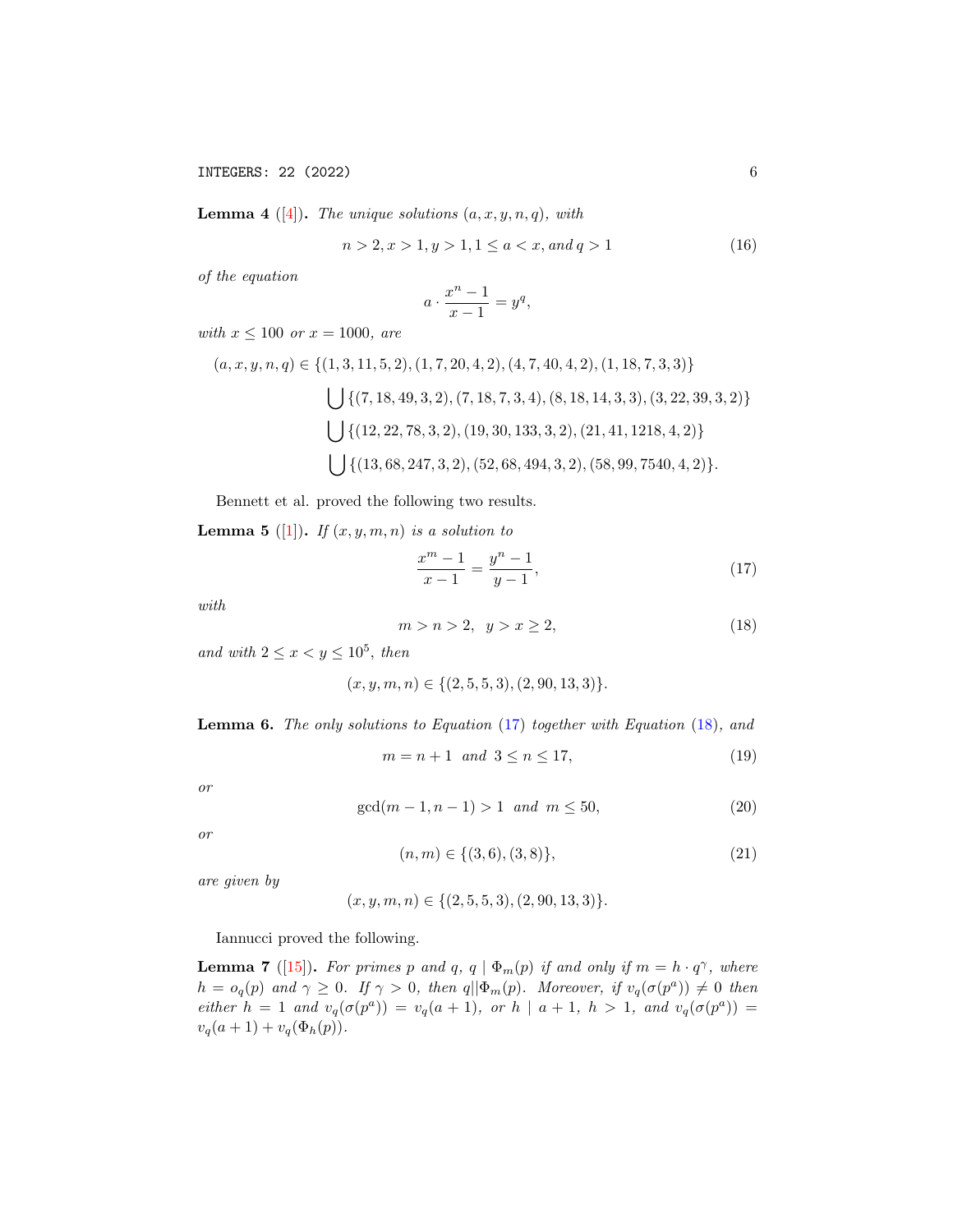# 3. Proofs of Propositions [1,](#page-1-2) [2,](#page-1-3) [3,](#page-1-5) [4,](#page-1-6) [5,](#page-1-7) and [6](#page-2-1)

Observe that

<span id="page-6-2"></span>
$$
\gcd(R, S) = 1,\tag{22}
$$

since a common prime divisor  $q$  of  $R$  and  $S$  must be an odd prime number such that  $q \mid P^{\ell}-1$  and  $q \mid P^{\ell}+1$ . Therefore, q divides the difference  $2 = (P^{\ell}+1)-(P^{\ell}-1)$ . We write Equation [\(4\)](#page-1-8) as

<span id="page-6-1"></span>
$$
Q^2 = d \cdot R \cdot S. \tag{23}
$$

*Proof of Proposition [1.](#page-1-2)* Assume, contrary to what we want to prove, that  $d = 1$ and  $\sigma(Q^2) = 2Q^2 - 1$ . Observe that we have  $2Q^2 = P^k + 1$  from Equation [\(3\)](#page-0-3), and  $2Q^2 = \sigma(P^k)$  from Equation [\(4\)](#page-1-8). Thus,

<span id="page-6-0"></span>
$$
P\left(\frac{P^{k-1}-1}{P-1}\right) = \sigma(P^k) - (P^k+1) = 0.
$$
 (24)

But Equation  $(24)$  is impossible, since  $k > 1$ . This proves the proposition.  $\Box$ 

Proof of Proposition [2.](#page-1-3) Assume that, contrary to what we want to prove, we have  $d_2 = 1$  (i.e., we assume that d equals the square of  $d_1$ ). From Equation [\(23\)](#page-6-1) we have

<span id="page-6-3"></span>
$$
\left(\frac{Q}{d_1}\right)^2 = R \cdot S. \tag{25}
$$

By Equation [\(22\)](#page-6-2), we have  $gcd(R, S) = 1$ . In particular, Equation [\(25\)](#page-6-3) implies that R is a square, say  $R = R_1^2$ , with  $R_1 > 1$ , since  $\ell \geq 3$ . More precisely, Equation [\(25\)](#page-6-3) implies that  $R$  and  $S$  are both squares. Let  $R_1$  be the positive integer such that  $R = R_1^2$ . Observe that  $\ell \geq 3$ , and that  $P \geq 5$ , since  $P \equiv 1 \pmod{4}$ . Thus,

<span id="page-6-5"></span>
$$
R_1^2 = R = \frac{P^{\ell} - 1}{P - 1} \ge \frac{P^3 - 1}{P - 1} = P^2 + P + 1 \ge 31.
$$
 (26)

Therefore,  $x = P, y = R_1, n = \ell$ , and  $q = 2$  satisfy Equation [\(15\)](#page-4-5). Lemma [3](#page-4-1) implies then that either  $P = 3$  or  $P = 7$ . This is impossible since  $P \equiv 1 \pmod{4}$ . This proves the proposition.  $\Box$ 

*Proof of Proposition [3.](#page-1-5)* We assume, contrary to what we want to prove, that  $d_2$ divides S. Let T be the integer such that  $S = T d_2$ . From Equation [\(23\)](#page-6-1) it follows that  $Q^2 = d_1^2 d_2 RS = d_1^2 d_2 RT d_2$ . Thus,

<span id="page-6-4"></span>
$$
\left(\frac{Q}{d_1 d_2}\right)^2 = T \cdot R. \tag{27}
$$

Since by Equation [\(22\)](#page-6-2) one has  $gcd(R, S) = 1$ , it follows that  $gcd(R, T) = 1$ . Thus, Equation [\(27\)](#page-6-4) implies that R and T are both squares. Let  $R_1$  be the positive integer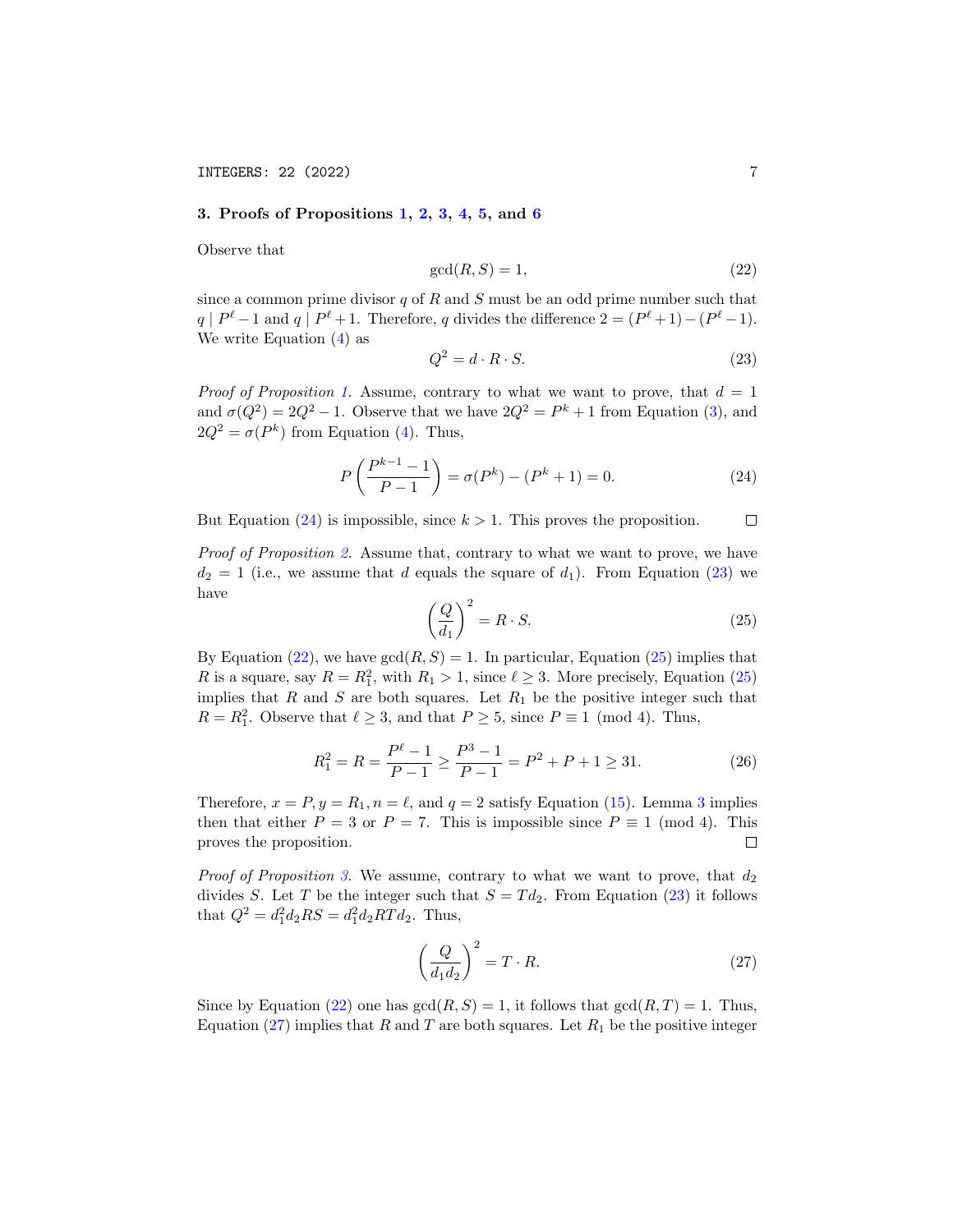such that  $R = R_1^2$ . Observe, as before, that  $\ell \geq 3$ , and that  $P \geq 5$ . Thus, as in Equation [\(26\)](#page-6-5), we obtain that  $R \geq 31$ . In other words, we have that  $R_1 \geq 6$ . Therefore,  $x = P, y = R_1, n = \ell$ , and  $q = 2$  satisfy Equation [\(15\)](#page-4-5). Lemma [3](#page-4-1) implies then that either  $P = 3$  or  $P = 7$ . This is impossible since  $P \equiv 1 \pmod{4}$ . This proves the proposition.  $\Box$ 

*Proof of Proposition [4.](#page-1-6)* We have  $gcd(d_2, S) = 1$ . This means, by Equation [\(23\)](#page-6-1), that  $d_2 | R$ , since  $d_2$  is square-free, and R and S are coprime (see Equation [\(22\)](#page-6-2)). Write  $d_2 := p_1 \cdots p_h$  for some odd primes  $p_1 < \ldots < p_h$ , with h a positive integer. For positive integers  $e_1, \ldots, e_h$  we have  $p_1^{2e_1+1} | |R, \ldots, p_h^{2e_h+1}| |R$ . Thus,  $R = R_2 \prod_{j=1}^{h} p_j^{2e_j+1}$  for some positive integer  $R_2$  coprime with  $p_j$ , for all j.

Therefore, Equation [\(23\)](#page-6-1) implies that

<span id="page-7-0"></span>
$$
\left(\frac{Q}{\prod_{j=1}^{h} p_j^{e_j}}\right)^2 = R_2 \cdot S. \tag{28}
$$

Observe that S is coprime with  $R_2$  since S is coprime with R. From Equation [\(28\)](#page-7-0) it follows that S is an odd square, say  $S = S_2^2$ . Thus, by the definition of S, one has

<span id="page-7-1"></span>
$$
P^{\ell} = 2S_2^2 - 1.\t\t(29)
$$

Reducing Equation [\(29\)](#page-7-1) modulo 8 we see that  $P^{\ell} \equiv 1 \pmod{8}$ . Thus,  $P \equiv 1$ (mod 8), since  $\ell$  is odd. We recall that  $\ell$  is odd since  $2\ell = k + 1$ , and  $k \equiv 1$ (mod [4](#page-5-1)). It follows from Lemma 4 that  $d_2 < P$  implies that  $P > 100$ . In more detail, from Equation [\(23\)](#page-6-1) we have that the equation

<span id="page-7-2"></span>
$$
a \cdot \frac{x^n - 1}{x - 1} = y^2,\tag{30}
$$

where  $a = d_2, x = P, y = Q/(d_1 \cdot S_2), n = \ell$ , and  $q = 2$ , satisfies Equation [\(16\)](#page-5-5). Thus, Equation [\(30\)](#page-7-2) has no solutions  $(a, x, y, n)$  with  $0 < a < x$ , and  $P \equiv 1$ (mod 8), besides  $(21, 41, 1218, 4)$ . But for this solution,  $\ell = 4$  is not odd. This proves the proposition.  $\Box$ 

*Proof of Proposition [5.](#page-1-7)* For some integer  $m \geq 0$  we have  $p_2^{2m+1}||S$ . One has

<span id="page-7-3"></span>
$$
\left(\frac{Q}{d_1}\right)^2 = p_1 p_2 \cdot SR. \tag{31}
$$

By Proposition [3,](#page-1-5)  $p_1$  cannot divide S. Thus, Equation [\(31\)](#page-7-3) implies that for some positive integer  $T_3$  one has

<span id="page-7-4"></span>
$$
p_2^{2m+1}T_3^2 = \frac{P^{\ell} + 1}{2} \cdot R. \tag{32}
$$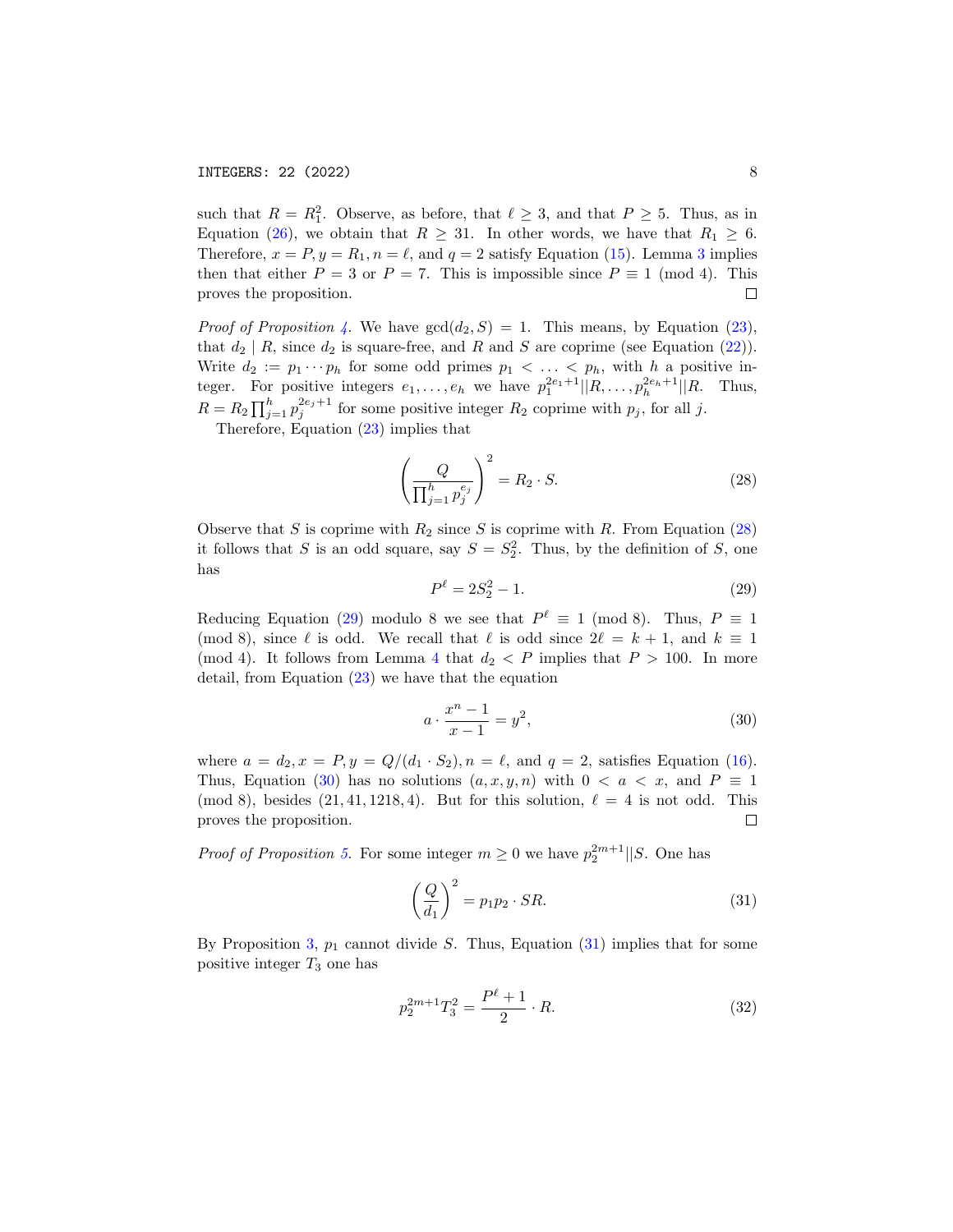If  $p_2^{2m+1} \mid (P^{\ell} + 1)/2$ , then Equation [\(32\)](#page-7-4) implies that R is a square. But this is impossible by the same proof as in part (b). Thus,  $p_2^{2m+1}$ ||R. This is impossible since  $p_2$  divides S and S and R are coprime. This proves the proposition.  $\Box$ 

*Proof of Proposition [6.](#page-2-1)* Observe that Proposition [3](#page-1-5) implies that  $p_1 | R$ . Thus,

<span id="page-8-0"></span>
$$
\left(\frac{Q}{d_1}\right)^2 = p_1 \cdot SR. \tag{33}
$$

But Equation [\(33\)](#page-8-0) implies that S is a square, say  $S = S_2^2$ . This implies as in Equation [\(29\)](#page-7-1) that  $P \equiv 1 \pmod{8}$ . By Equation [\(33\)](#page-8-0), we obtain then that there exists an integer  $h \geq 0$  such that

<span id="page-8-3"></span>
$$
R = p_1^{2h+1} R_2^2,\t\t(34)
$$

for some positive integer  $R_2$  coprime with  $p_1$ . Put

 $S(\ell) := \{q : q \text{ is prime, and } q \mid \ell\}.$ 

Clearly,  $\sharp S(\ell) = \omega(\ell)$ . Observe that we have the following:

<span id="page-8-1"></span>
$$
p_1^{2h+1} R_2^2 = R = \prod_{j>1,j|\ell} \Phi_j(P). \tag{35}
$$

Assume, contrary to what we want to prove, that

<span id="page-8-2"></span>
$$
2h + 1 = v_{p_1}(R) < \omega(\ell) = \sharp S(\ell). \tag{36}
$$

In other words,  $p_1$  could appear as a factor in at most  $2h + 1$  of the terms of the product of all the  $\Phi_i(P)$  in Equation [\(35\)](#page-8-1). It follows from Equation [\(36\)](#page-8-2) and from Equation [\(34\)](#page-8-3) that at least one element q of  $S(\ell)$  has the following property. For some positive integer m, for which  $q^m || \ell$  one has that

$$
\Phi_q(P^{q^{m-1}}) = \Phi_{q^m}(P),
$$

is the square  $K^2$  of a positive integer K. But this is impossible. Indeed, we apply Lemma [3](#page-4-1) as in the proof of Proposition [2](#page-1-3) (see Equation [\(26\)](#page-6-5)) with  $\ell$  replaced by  $q^{m-1}$  to the equality

$$
\Phi_q(P^{q^{m-1}}) = K^2,
$$

to get a contradiction. This proves that  $v_{p_1}(R) \ge \omega(\ell)$ . Another short proof (of the case in which  $m = 1$ ) is the following. Since  $R = \sigma(P^{\ell-1})$  and  $p_1 | R$ , one has  $v_{p_1}(\sigma(P^{\ell-1}) \neq 0$ . The result follows then from Lemma [7.](#page-5-6)

Since  $p_1 \mid R$ , we can assume from Equation [\(35\)](#page-8-1) that  $p_1 \mid \Phi_{q^m}(P)$  for some positive integer m for which  $q^m || \ell$ , with  $q \in S(\ell)$ . Lemma [7](#page-5-6) implies that for some integer  $a \geq 0$ , and for  $h_1 = o_{p_1}(P)$ , one has

<span id="page-8-4"></span>
$$
q^m = h_1 \cdot p_1^a. \tag{37}
$$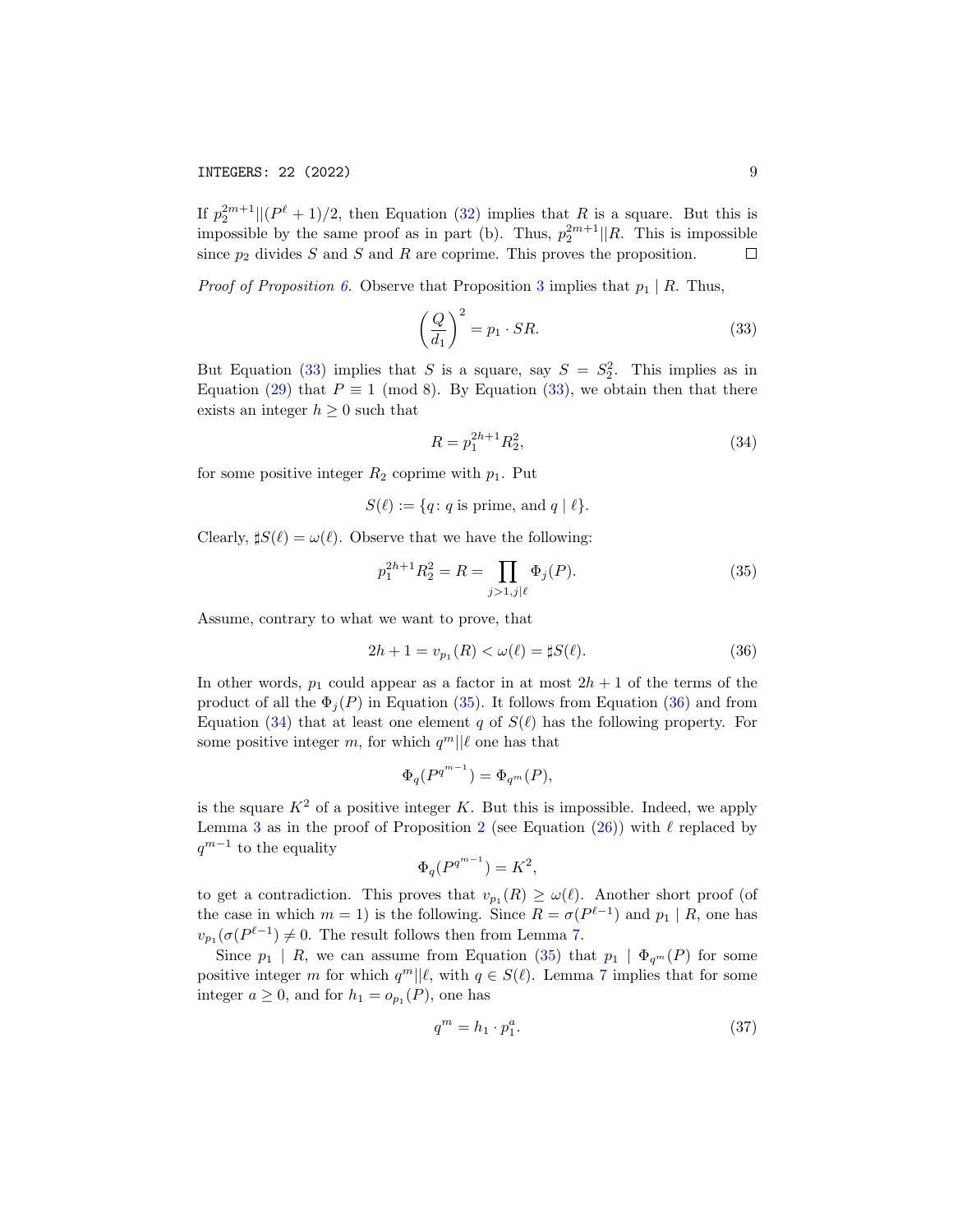Since q and  $p_1$  are primes, Equation [\(37\)](#page-8-4) implies that either  $p_1 = q$ ,  $h_1 = 1$  and  $m = a \ge 1$ , or  $a = 0$ . If  $a = 0$ , then Equation [\(37\)](#page-8-4) implies that  $h_1 = q^m$ . But  $q^m \mid \ell$ , and since we assume that  $\ell$  is square-free, we obtain that  $m = 1$ , so that  $h_1 = q$ . Since  $p_1 | \Phi_{q^m}(P)$ , we get that

$$
\sigma(P^{q-1}) = \frac{P^q - 1}{P - 1} \equiv 0 \pmod{p_1}.
$$

But  $h_1 = o_{p_1}(P) = q > 1$ . Thus, Lemma [7](#page-5-6) implies that

<span id="page-9-0"></span>
$$
v_{p_1}(\sigma(P^{q-1})) = v_{p_1}(q) + v_{p_1}(\Phi_q(P)).
$$
\n(38)

Observe that Equation [\(38\)](#page-9-0) says that  $v_{p_1}(q) = 0$ . Thus,  $p_1 \neq q$ . The last sentence of the proposition is a consequence of Equation  $(8)$  and the fact that  $p_1$  divides R.  $\Box$ 

## 4. Proof of Proposition [7](#page-2-3)

As in the proof of Proposition [4,](#page-1-6) we have that  $S = S_2^2$  for a positive integer  $S_2$ . By Equation [\(9\)](#page-2-4) we have the following equality:

<span id="page-9-1"></span>
$$
\left(\frac{Q}{d_1 \cdot S_2}\right)^2 \cdot \frac{1}{d_2} = \frac{d_2^m - 1}{d_2 - 1}.
$$
\n(39)

But Equation [\(23\)](#page-6-1) implies that

<span id="page-9-2"></span>
$$
\left(\frac{Q}{d_1 \cdot S_2}\right)^2 \cdot \frac{1}{d_2} = \frac{P^{\ell} - 1}{P - 1}.
$$
\n(40)

Equation [\(39\)](#page-9-1) and Equation [\(40\)](#page-9-2) implies that Goormaghtigh's equation (Equation [\(17\)](#page-5-0)) has the solution

$$
x = d_2, y = P, m = m, n = \ell.
$$

*Proof of part (a).* Assume that  $1 < d_2 < P$  and that  $P \leq 10^5$ . Thus, Equation [\(18\)](#page-5-4) holds. This implies by Lemma [5](#page-5-2) that

<span id="page-9-3"></span>
$$
P = 5, m = 5, \ell = 3, \text{ and } d_2 = 2.
$$
 (41)

But Equation  $(41)$  implies that Equation  $(9)$  can be rewritten as follows:

<span id="page-9-4"></span>
$$
Q^2 = (d_1 S_2)^2 \cdot 62. \tag{42}
$$

This is impossible since 62 is not a square. Therefore,  $P > 10^5$ . This proves (a).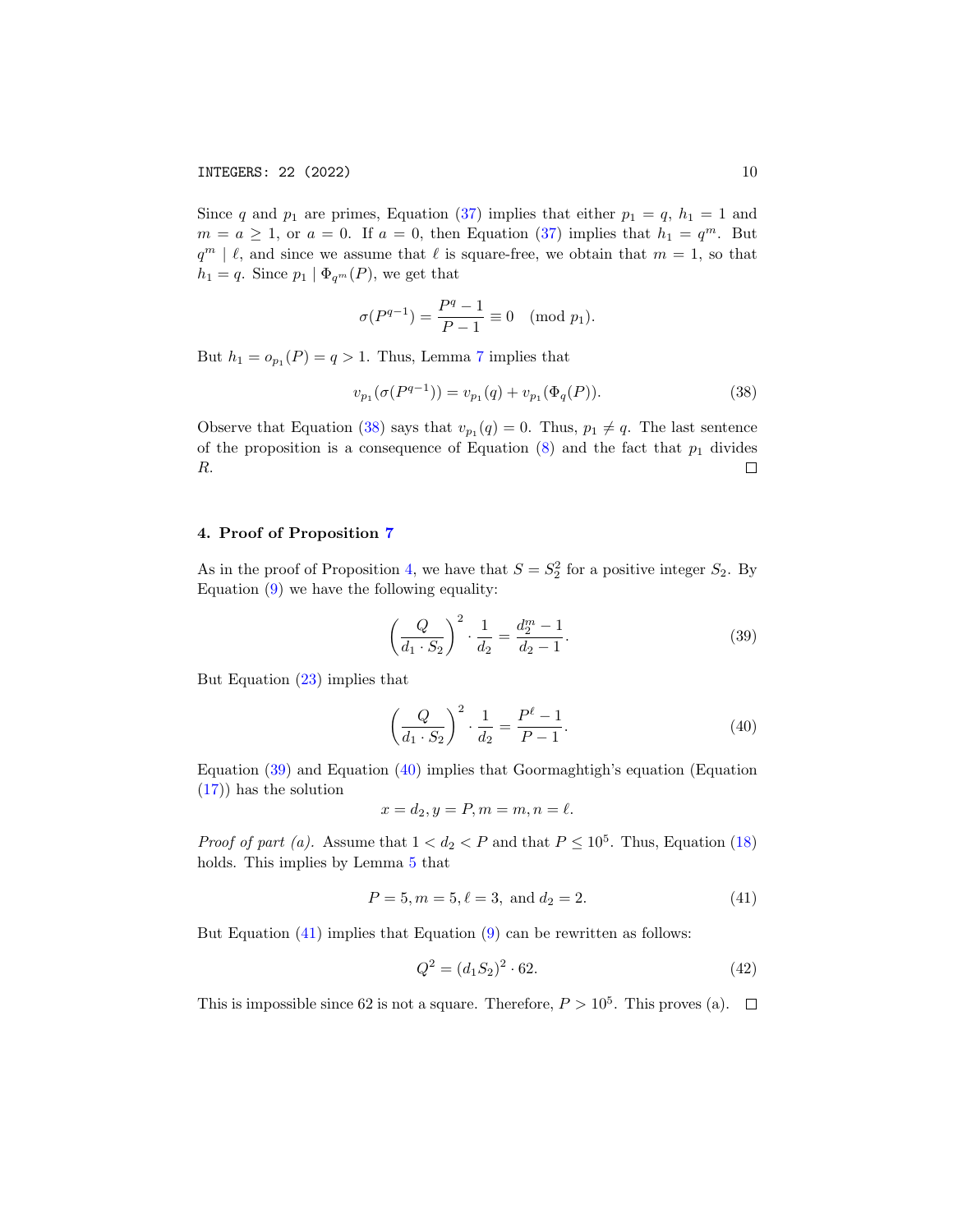*Proof of part (b).* Observe that Equation  $(19)$ , Equation  $(20)$ , and Equation  $(21)$ imply that Equation  $(18)$  holds. Thus, Lemma [6](#page-5-3) implies that Equation  $(41)$  and Equation  $(42)$  hold. This implies that Equation  $(19)$ , Equation  $(20)$ , and Equation [\(21\)](#page-5-9) do not hold.  $\Box$ 

Acknowledgements. We thank the referee, and the editor, for helpful detailed comments and suggestions. We are especially grateful to the referee for letting us know about the recent results of Bennett et al. [\[1\]](#page-10-4).

#### References

- <span id="page-10-4"></span>[1] M. A. Bennett, B. Garbuz, and A. Marten, Goormaghtigh equation: small parameters, Publ. Math. Debrecen 96(1-2) (2020), 91-110.
- <span id="page-10-0"></span>[2] A. Brauer, On the non-existence of odd perfect numbers of form  $p^{\alpha}q_1^2q_2^2\cdots q_{t-1}^2q_t^4$ , Bull. Amer. Math. Soc. 49 (1943), 712-718.
- <span id="page-10-3"></span>[3] K. A. Broughan, D. Delbourgo, and Q. Zhou, Improving the Chen and Chen result for odd perfect numbers, Integers 13 (2013), #A39.
- <span id="page-10-8"></span>[4] Y. Bugeaud and M. Mignotte, Sur l'équation diophantienne  $\frac{x^n-1}{x-1} = y^q$ , Enseign. Math. 48 (2002), 147-168.
- <span id="page-10-9"></span>[5] Y. Bugeaud and P. Mihăilescu, On the Nagell-Ljunggren equation  $(x^{n} - 1)/(x - 1) = y^{q}$ , Math. Scand. **101**(2) (2007), 177-183.
- <span id="page-10-10"></span>[6] Y. Bugeaud and T. N. Shorey, On the Diophantine equation  $\frac{x^m-1}{x-1} = \frac{y^n-1}{y-1}$ , Pacific J. Math.  $207(1)$  (2002), 61-75.
- <span id="page-10-12"></span>[7] J. F. Chen and Y. G. Chen, On the index of an odd perfect number, Colloq. Math. 136(1) (2014), 41-49.
- <span id="page-10-11"></span>[8] P. Ellia, A remark on the radical of odd perfect numbers, *Fibonacci Quart.* **50**(3) (2012), 231-234.
- <span id="page-10-2"></span>[9] L. Euler, The Euler Archive, <https://scholarlycommons.pacific.edu/euler-works/798/>.
- <span id="page-10-5"></span>[10] L. H. Gallardo and O. Rahavandrainy, New congruences for odd perfect numbers, Rocky Mountain J. Math. 36(1) (2006), 225-236.
- <span id="page-10-6"></span>[11] L. H. Gallardo, Congruences for odd perfect numbers modulo some powers of 2, Int. J. Contemp. Math. Sci. 3(21-24) (2008), 999-1016.
- <span id="page-10-7"></span>[12] L. H. Gallardo, On a remark of Makowski about perfect numbers, Elem. Math. 65(3) (2010), 121-126.
- [13] L. H. Gallardo and O. Rahavandrainy, On odd perfect numbers of special forms, Aportaciones Mat. Investig. 20 (2011), 109-115.
- <span id="page-10-1"></span>[14] R. K. Guy. Unsolved Problems in Number Theory, 2nd ed., Problem Books in Mathematics, Springer-Verlag, New York. Unsolved Problems in Intuitive Mathematics, I., 1994.